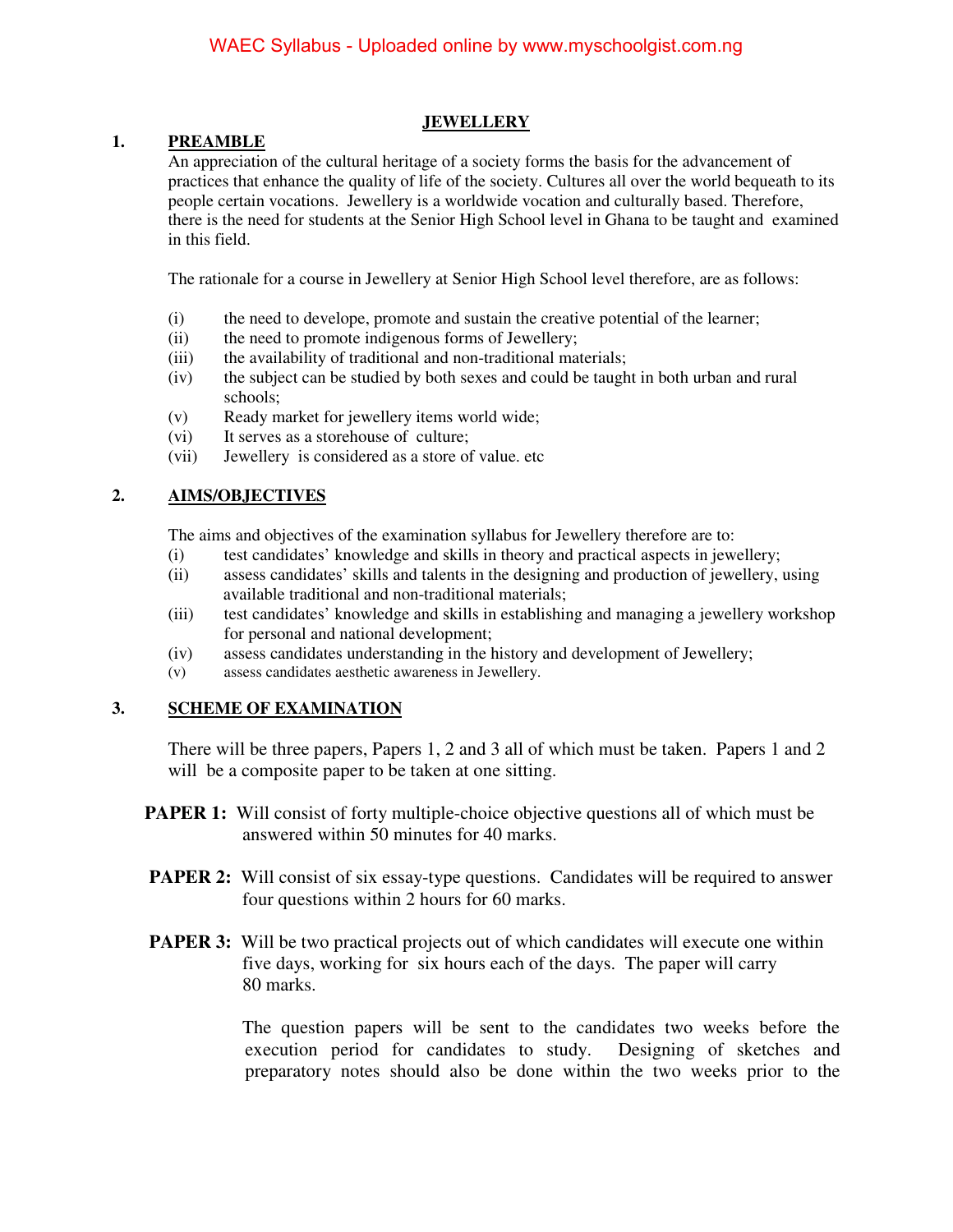execution of the project.These will carry 20 marks.The total mark for the paper is therefore 100.

## **4. DETAILED SYLLABUS**

#### 1. **Jewellery as a Vocation**

- (i) The rationale for studying jewellery and its importance
- (ii) Different types and uses of jewellery.
- (iii) Importance of jewellery as a field of sturdy.
- (iv) The Jeweller and the ethics of the profession.

## **2. History and Symbolism of Jewellery**

- (a) The origin, indigenous and contemporary history of jewellery, i.e. the World and Africa. Origin, types, values, materials and relevance of the history.
- (b) History and development of Jewellery in Ghana
	- (i) origin and contribution to social, economic, cultural and political development of Ghana.
	- (ii) Jewellery producing and marketing centres.
	- (iii) foreign influence, symbolism and relevance to the Ghanaian Society.
- (c) Imagery, signs, ideas, adage, colour etc.:- symbolism in the Ghanaian culture.

# **3. Materials, Tools and Equipment**

- (a) Categorization and types of tools, equipments and materials.
- (b) Identification, sources, preparation and uses.
- (c) Storage, care and maintenance of equipment/tools.

#### **4. Basic/Advance Design**

- (a) Application of element and principles of design, i.e. idea development.
- (b) Perception (application of sense organs) and symbolism in Jewellery.
- (c) Drawing
- (d) Computer as a tool for designing:- (Free internet access, coral, Adobe PageMaker etc.)

# **5. Design and Technology Process (DTP)**

- (a) (i) Importance of DTP: i.e. critical thinking, solving problems, etc.
	- (ii) Processes in design and Technology.
- (b) Project report writing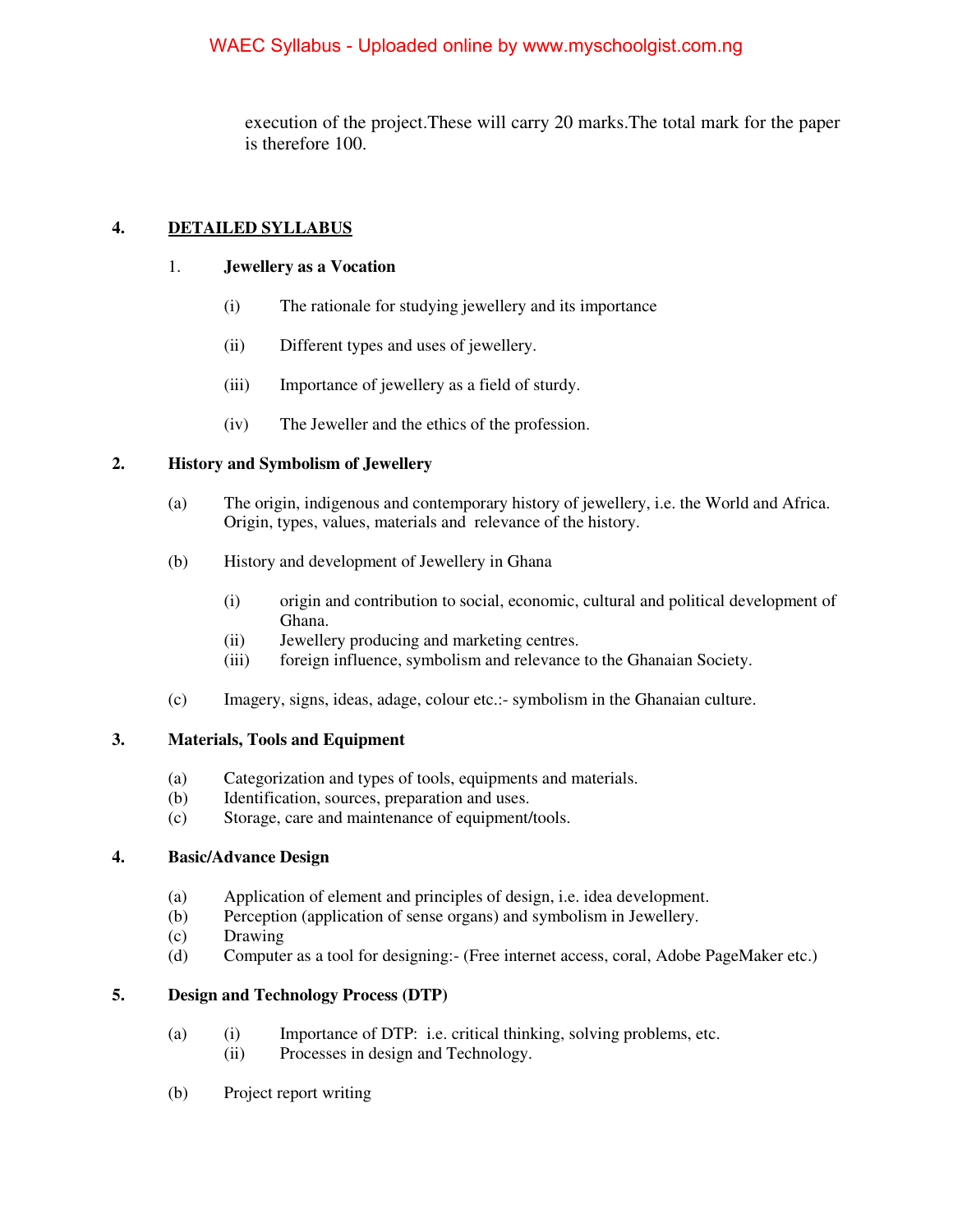#### **6. Production, decoration and finishing of jewellery items.**

- (a) Metal preparation;
	- (ii) alloy calculations;
	- (iii) gemstone and usage.
	- (a) Production: Making processes: Organic and inorganic; Cutting, drilling, melting, bending, soldering, moulding, shaping, forming, buffing, etc.
	- (c) Decoration and finishing: Burnishing, embossing, tooling, incising, enameling, glazing, etc.
	- (d) Care and storage of jewellery items.

# **7 Packaging and Handling**

- (i) The need for packaging;
- (ii) Types and qualities of effective packaging;
- (iii) Materials and tools for packages;
- (iv) Designing and constructing packaging.

# **8. The Jewellery Workshop**

- (a) Organisation of the workshop
	- (i) Plan and layout;
	- (ii) Tools, equipment and materials;
	- (iii) Safety measures;
- (b) Setting up and managing a jewellery workshop
	- (i) Site, location, etc.
	- (ii) Factors of production i.e. capital, labour, raw materials, transportation, skills, entrepreneurship, etc.
	- (iii) Basic principles and elements of management i.e. entrepreneurial skills, planning, implementation, assessment, motivation, job satisfaction, etc.
	- (iv) **Bookkeeping:**

keeping appropriate records of income and expenditure, taxes and other monetary obligations.

#### **9. Sustaining the jewellery industry**

- (a) Strategies for sustaining the industry .
- (i) Sound mining practices;
- (ii) Recycling, reafforestation etc.